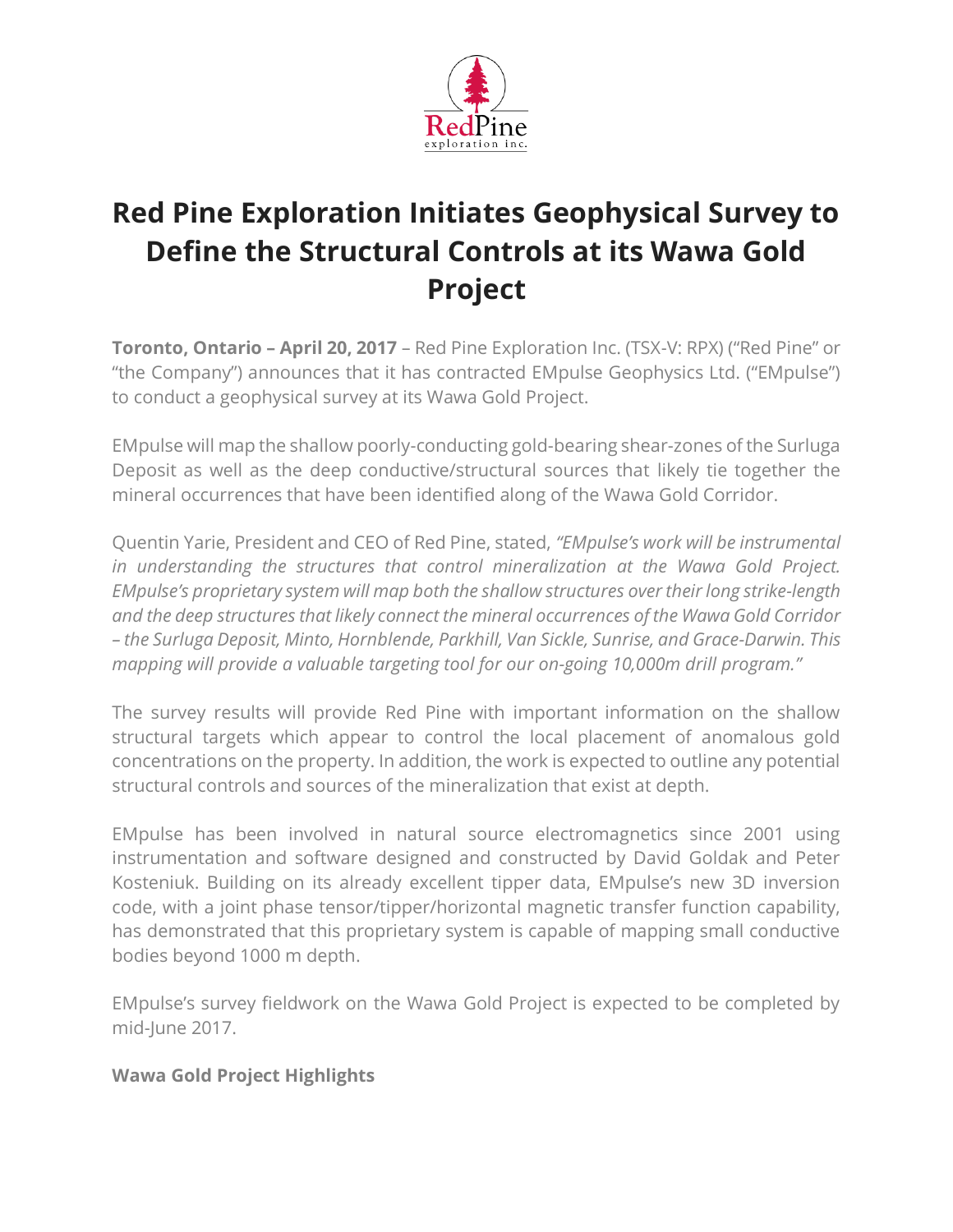

- The Surluga Deposit hosts a 43-101 Inferred Resource of 1.088 Million oz gold at 1.71 g/t gold (0.5 g/t gold cut-off)<sup>1</sup>
- New gold mineralization has been discovered in the hanging-wall and footwall of the Surluga Deposit, which remains open in all directions
- Gold mineralization exists 525 metres to the north of the deposit (SD-16-43: 2.0 g/t over 8.96 m) and 3 km south of the deposit (DG-17-56: 57.31 g/t over 3.14 m)
- The Surluga Deposit lies within the Wawa Gold Corridor, which is roughly defined as a 2,000 metres-long and 600 metres-wide corridor consisting of stacked parallel shear zones
- The project is located 2 km southeast of the Municipality of Wawa, Ontario, close to roads, power and other infrastructure

## **Overview of the Wawa Gold Project**

The Wawa Gold property package consists of over 5,000 hectares that historically hosted several mines. Together, they produced over 120,000 oz of gold at an average grade of 9.04 g/t. The property currently hosts the Surluga Deposit, a NI 43-101 Inferred Gold Resource of 1,088,000 oz gold at an average grade of 1.71 g/t using a 0.5 g/t cut-off contained within 19.82 million tonnes<sup>1</sup>.

Red Pine's exploration work over the past 12 months has included the ongoing sampling of 42,000 metres of historic core that was never sampled by previous operators (initiated in February 2016) and the completion in March 2017 of a 6,000-metre drill program (initiated in November 2016). A new 10,000-metre drill program has already been initiated.

The goal of the sampling and drill programs is to fill-in gaps within the resource estimate with the expectation that it will lead to the definition of additional gold resources. The sampling and drill programs are expected to continue throughout 2017. An assessment of an Exploration Target at the Wawa Gold Project is expected this fall.

## **Qualified Person**

Quentin Yarie, P Geo. is the qualified person responsible for preparing, supervising and approving the scientific and technical content of this news release.

## **About Red Pine Exploration Inc.**

Red Pine Exploration Inc. is a gold and base-metals exploration company headquartered in Toronto, Ontario, Canada. The Company's common shares trade on the TSX Venture Exchange under the symbol "RPX".